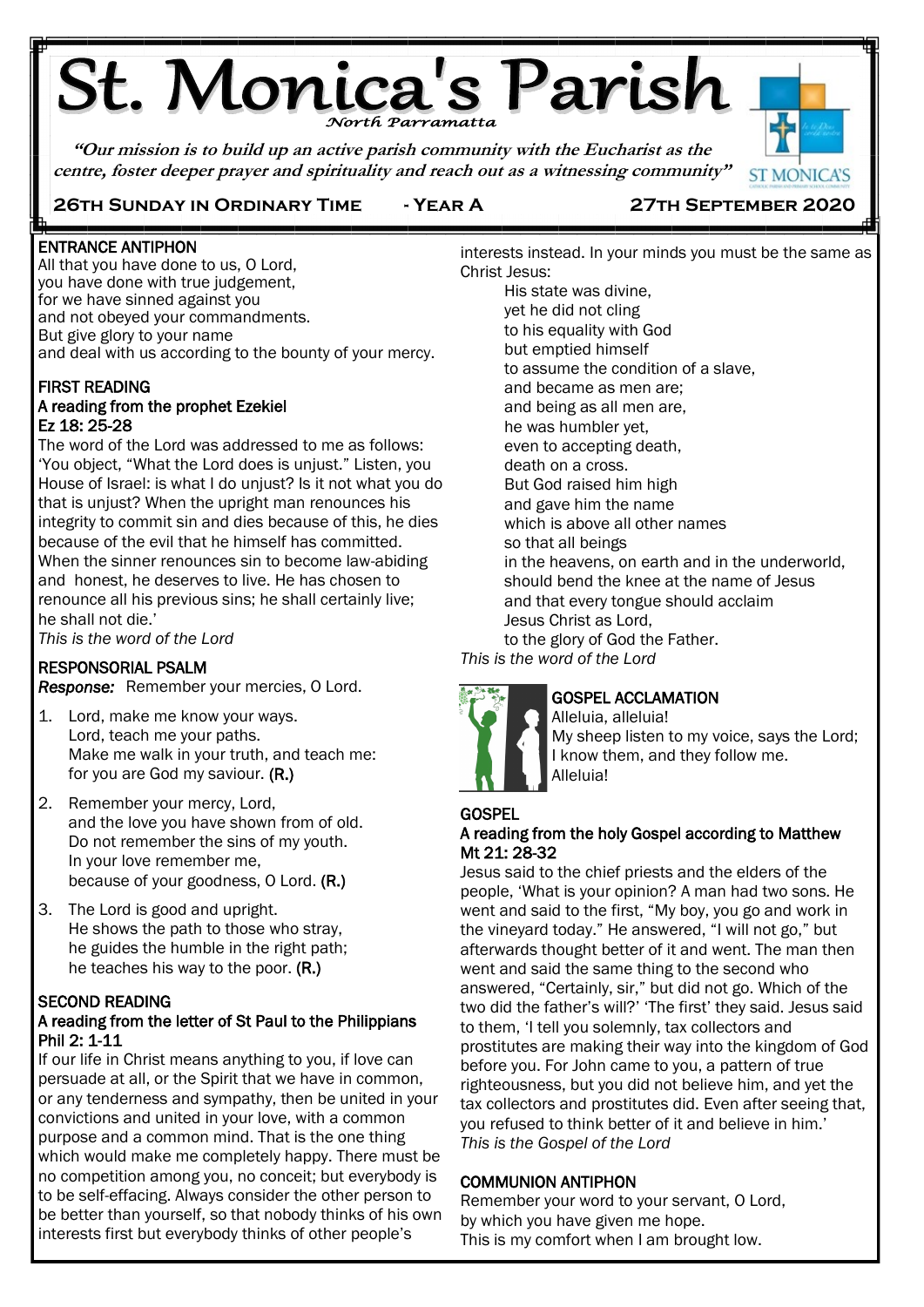## *St. Monica's Catholic Parish*

**Cnr Church Street and North Rocks Road, North Parramatta**

| SUNDAY MASSES:                                           | Saturday Vigil - 5pm; Sunday - 9am, 11.30am (Cantonese/Chinese Mass) and 6pm                     |  |  |
|----------------------------------------------------------|--------------------------------------------------------------------------------------------------|--|--|
| <b>WEEKDAY MASSES:</b>                                   | Tuesday-Friday - 9.15am                                                                          |  |  |
| <b>EXPOSITION:</b>                                       | Every Friday following 9.15am Mass until 10.45am,                                                |  |  |
| <b>RECONCILIATION:</b>                                   | Friday 10-10.30 am Saturday - 4-4.40pm or on request                                             |  |  |
| <b>MARRIAGES:</b>                                        | Please contact the Parish Priest at least 12 months prior                                        |  |  |
| <b>BAPTISMS:</b>                                         | Please contact the Parish Office for appointment with the Parish Priest. Phone: 9630-1951        |  |  |
| ANOINTING OF THE SICK/<br>EUCHARIST AT HOME              | Please contact the Parish Office or Fr Ephraim Lam Phone: 9630-1951                              |  |  |
| <b>PARISH ADMINISTRATOR/</b><br><b>CHINESE CHAPLAIN:</b> | Fr. Ephraim Lam Phone: 9630 -1951<br>Email: shingmanlam@gmail.com                                |  |  |
| <b>POSTAL ADDRESS:</b>                                   | 8 Daking Street, North Parramatta, 2151<br>Website: http://www.stmonicanp.org.au                 |  |  |
| <b>OFFICE HOURS:</b>                                     | Phone: 9630-1951 Fax: 9630-8738<br>Tuesday-Friday 8.30am-2.30pm<br>Email: stmonicanp@bigpond.com |  |  |

*St. Monica's School*

Phone: 8832 4100 Fax: 9683-4984 Email: stmonicasnparra@parra.catholic.edu.au

## REFLECTION

## **'No, no, no, no … Y-yes!'**

Jesus tells a little story about two brothers. One said 'Yes', but never did anything. The other said 'No', but then had a change of heart and did what was required. Jesus loved the brother who came around. He was very hard on the one who said 'Yes' but did not 'walk the talk'.

That is why he loved those tax collectors who gathered the revenue for the Roman authorities, and the prostitutes who serviced the Roman occupying army, but who switched allegiance from the Empire of Caesar to the Kingdom of God. This signalled a profound change of heart.

We may have said 'No' to God at various times with various intensity in our lives. But God is wonderfully patient and prepared to hear 'No' many times in the hope of hearing 'Yes'. God's patience never runs out. But our time to say 'Yes' does run out. We only have a relatively short life span!

At the end of Mass, I will say 'Go and announce the Gospel of the Lord.' As St Francis of Assisi put it, 'Preach the Gospel, and occasionally use words.' Walk the talk.

© Fr Michael Tate; mtate@bigpond.com

## Act of Spiritual **Communion**



My Jesus, I believe you are present in the most Blessed Sacrament.

I love you above all things and desire to receive You into my soul.

Since I cannot now receive You sacramentally, come at least spiritually into my heart.

I embrace You as if You were already there, and unite myself wholly to You.

Never permit me to be separated from You.

Amen.

#### FEAST DAYS & COMMEMORATIONS

September 29, ST MICHAEL, GABRIEL, RAPHAEL, ARCHANGELS September 30, St Jerome October 01, St Therese of the Child Jesus October 02, The Holy Guardian Angels

#### PLEASE REMEMBER TO PRAY FOR THOSE OF OUR PARISH FAMILY WHO ARE SICK. **ESPECIALLY**

Paul Chiu, John Rodrigues, Dave & Fan Lin Wilson, Francis Lee, Jerry A, Michelle Barnes, Levi Bell, Grace Boitano, Gesualda Borg, Monica Teresa & Fernanda Carigliano, Veronica Coorey. Antoinette Coorey, Margaret Dorahy, Heidi Ellich, Josie Estera, Philippe Kalife, Tim Kelly, Mary Korunic, Lillian Leigh, Monique Malouf, Tina de Larrazabal, Rosa Santos, Maria Itang Tagle, Llave Family, Sheila Watts, Gloria Cherote,

## MASS INTENTIONS

R & A Matek